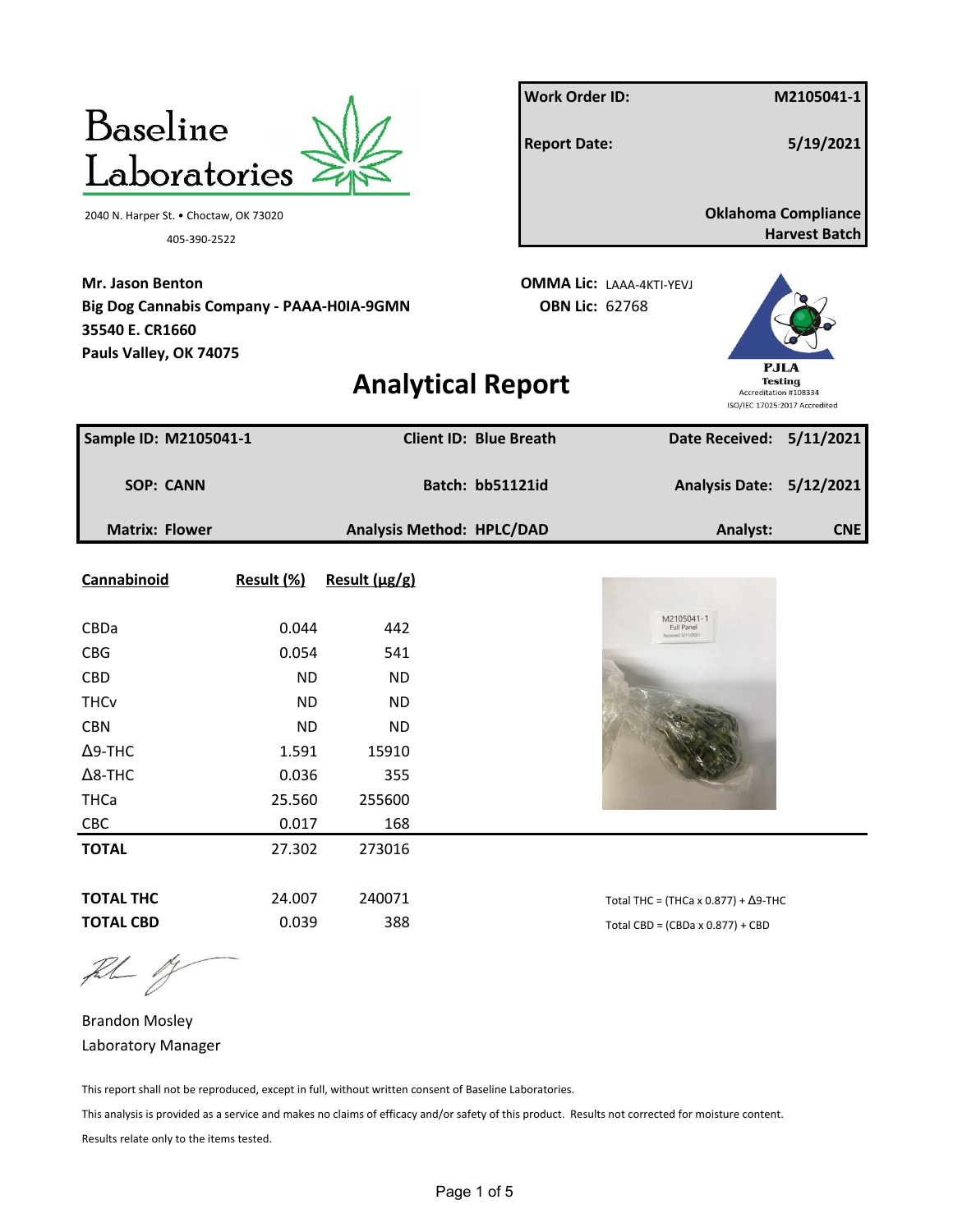|                                                                                         |                        |                            | <b>Work Order ID:</b>         |                                                          |                        | M2105041-1                                                     |
|-----------------------------------------------------------------------------------------|------------------------|----------------------------|-------------------------------|----------------------------------------------------------|------------------------|----------------------------------------------------------------|
| <b>Baseline</b>                                                                         |                        |                            | <b>Report Date:</b>           |                                                          |                        | 5/19/2021                                                      |
| Laboratories                                                                            |                        |                            |                               |                                                          |                        |                                                                |
| 2040 N. Harper St. • Choctaw, OK 73020<br>405-390-2522                                  |                        |                            |                               |                                                          |                        | <b>Oklahoma Compliance</b><br><b>Harvest Batch</b>             |
| <b>Mr. Jason Benton</b><br>Big Dog Cannabis Company - PAAA-H0IA-9GMN<br>35540 E. CR1660 |                        |                            |                               | <b>OMMA Lic: LAAA-4KTI-YEVJ</b><br><b>OBN Lic: 62768</b> |                        |                                                                |
| Pauls Valley, OK 74075                                                                  |                        | <b>Analytical Report</b>   |                               |                                                          | Accreditation #108334  | <b>PJLA</b><br><b>Testing</b><br>ISO/IEC 17025:2017 Accredited |
| Sample ID: M2105041-1                                                                   |                        |                            | <b>Client ID: Blue Breath</b> |                                                          |                        | Date Received: 5/11/2021                                       |
| <b>SOP: TERP</b>                                                                        |                        |                            | Batch: bb51121id              |                                                          |                        | Analysis Date: 5/12/2021                                       |
| <b>Matrix: Flower</b>                                                                   |                        | Analysis Method: HS/GC-FID |                               |                                                          | Analyst:               | <b>CNE</b>                                                     |
| <b>Terpene</b>                                                                          | Result (%)             | Result $(\mu g/g)$         |                               |                                                          |                        |                                                                |
| $\alpha$ -Pinene                                                                        | 0.017                  | 169                        |                               | ND = Not Detected above                                  |                        |                                                                |
| Camphene                                                                                | 0.006                  | 56                         |                               |                                                          | <b>Reporting limit</b> |                                                                |
| β-Myrcene                                                                               | 0.048                  | 480                        |                               |                                                          |                        |                                                                |
| β-Pinene                                                                                | 0.021                  | 208                        |                               | Reporting Limit ( $\mu$ g/g) = 36                        |                        |                                                                |
| δ-3-Carene                                                                              | <b>ND</b>              | <b>ND</b>                  |                               |                                                          |                        |                                                                |
| $\alpha$ -Terpinene                                                                     | <b>ND</b>              | <b>ND</b>                  |                               |                                                          |                        |                                                                |
| Ocimene 1                                                                               | <b>ND</b>              | <b>ND</b>                  |                               |                                                          |                        |                                                                |
| d-Limonene                                                                              | 0.056                  | 562                        |                               |                                                          |                        |                                                                |
| p-Cymene                                                                                | <b>ND</b>              | <b>ND</b>                  |                               |                                                          |                        |                                                                |
| Ocimene 2<br>Eucalyptol                                                                 | <b>ND</b><br><b>ND</b> | <b>ND</b><br><b>ND</b>     |                               |                                                          |                        |                                                                |
|                                                                                         | <b>ND</b>              | <b>ND</b>                  |                               |                                                          |                        |                                                                |
| Y-Terpinene<br>Terpinolene                                                              | <b>ND</b>              | <b>ND</b>                  |                               |                                                          |                        |                                                                |
| Linalool                                                                                | 0.012                  | 120                        |                               |                                                          |                        |                                                                |
| Isopulegol                                                                              | <b>ND</b>              | <b>ND</b>                  |                               |                                                          |                        |                                                                |
| Geraniol                                                                                | <b>ND</b>              | <b>ND</b>                  |                               |                                                          |                        |                                                                |
| β-Caryophyllene                                                                         | 0.274                  | 2744                       |                               |                                                          |                        |                                                                |
| $\alpha$ -Humulene                                                                      | 0.085                  | 849                        |                               |                                                          |                        |                                                                |
| Nerolidol 1                                                                             | <b>ND</b>              | <b>ND</b>                  |                               |                                                          |                        |                                                                |
| Nerolidol 2                                                                             | <b>ND</b>              | <b>ND</b>                  |                               |                                                          |                        |                                                                |
| Guaiol                                                                                  | <b>ND</b>              | <b>ND</b>                  |                               |                                                          |                        |                                                                |
| Caryophyllene Oxide                                                                     | <b>ND</b>              | <b>ND</b>                  |                               |                                                          |                        |                                                                |
| α-Bisabolol                                                                             | 0.010                  | 100                        |                               |                                                          |                        |                                                                |
| <b>TOTAL</b>                                                                            | 0.529                  | 5288                       |                               |                                                          |                        |                                                                |
|                                                                                         |                        |                            |                               |                                                          |                        |                                                                |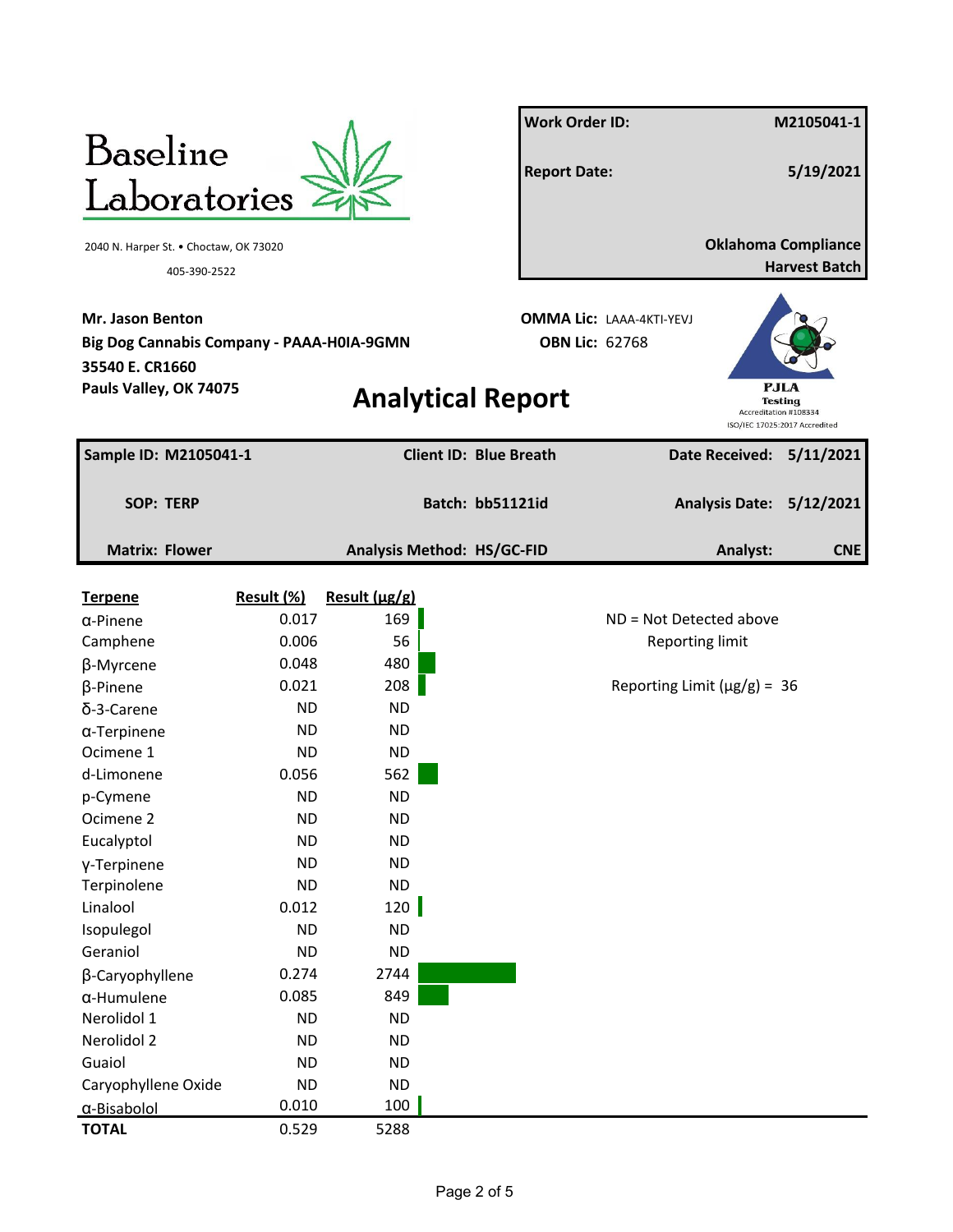|                                           |                                        | <b>Work Order ID:</b>           |                           | M2105041-1                                      |
|-------------------------------------------|----------------------------------------|---------------------------------|---------------------------|-------------------------------------------------|
| Baseline                                  |                                        |                                 |                           |                                                 |
| Laboratories                              |                                        | <b>Report Date:</b>             |                           | 5/19/2021                                       |
|                                           |                                        |                                 |                           |                                                 |
| 2040 N. Harper St. • Choctaw, OK 73020    |                                        |                                 |                           | <b>Oklahoma Compliance</b>                      |
| 405-390-2522                              |                                        |                                 |                           | <b>Harvest Batch</b>                            |
| <b>Mr. Jason Benton</b>                   |                                        | <b>OMMA Lic: LAAA-4KTI-YEVJ</b> |                           |                                                 |
| Big Dog Cannabis Company - PAAA-H0IA-9GMN |                                        | <b>OBN Lic: 62768</b>           |                           |                                                 |
| 35540 E. CR1660                           |                                        |                                 |                           | PJLA                                            |
| Pauls Valley, OK 74075                    | <b>Analytical Report</b>               |                                 | Accreditation #108334     | <b>Testing</b><br>ISO/IEC 17025:2017 Accredited |
|                                           |                                        |                                 |                           |                                                 |
| Sample ID: M2105041-1                     | <b>Client ID: Blue Breath</b>          |                                 | Date Received: 5/11/2021  |                                                 |
| <b>SOP: METL</b>                          | Batch: bb51121id                       |                                 | <b>Analysis Date:</b>     | 5/13/2021                                       |
| <b>Matrix: Flower</b>                     | <b>Analysis Method: ICP-OES</b>        |                                 | Analyst:                  | <b>RTJ</b>                                      |
|                                           |                                        |                                 |                           |                                                 |
| <b>Metal</b>                              | Result (ppm)                           |                                 | <b>Action Level (ppm)</b> |                                                 |
| Lead                                      | < 0.5                                  |                                 | 0.5                       |                                                 |
| Arsenic                                   | < 0.2                                  |                                 | 0.2                       |                                                 |
| Cadmium                                   | < 0.2                                  |                                 | 0.2                       |                                                 |
| Mercury                                   | < 0.1                                  |                                 | 0.1                       |                                                 |
| Sample ID: M2105041-1                     | <b>Client ID: Blue Breath</b>          |                                 | Date Received: 5/11/2021  |                                                 |
|                                           | Batch: bb51121id                       |                                 |                           |                                                 |
| SOP: WATA/MOIS                            |                                        |                                 | Analysis Date: 5/14/2021  |                                                 |
| <b>Matrix: Flower</b>                     | Analysis Method: Meter/Balance         |                                 | Analyst:                  | <b>BLM</b>                                      |
|                                           |                                        |                                 |                           |                                                 |
| <b>Parameter</b>                          | <b>Result</b>                          |                                 | <b>Action Level</b>       |                                                 |
| <b>Water Activity</b>                     | 0.493                                  | Aw                              | 0.65 Aw                   |                                                 |
| % Moisture                                | 13.1                                   | $\%$                            | 15 %                      |                                                 |
|                                           |                                        |                                 |                           |                                                 |
|                                           | <b>Result Below State Action Level</b> |                                 |                           |                                                 |
|                                           |                                        |                                 |                           |                                                 |
|                                           | <b>Result Above State Action Level</b> |                                 |                           |                                                 |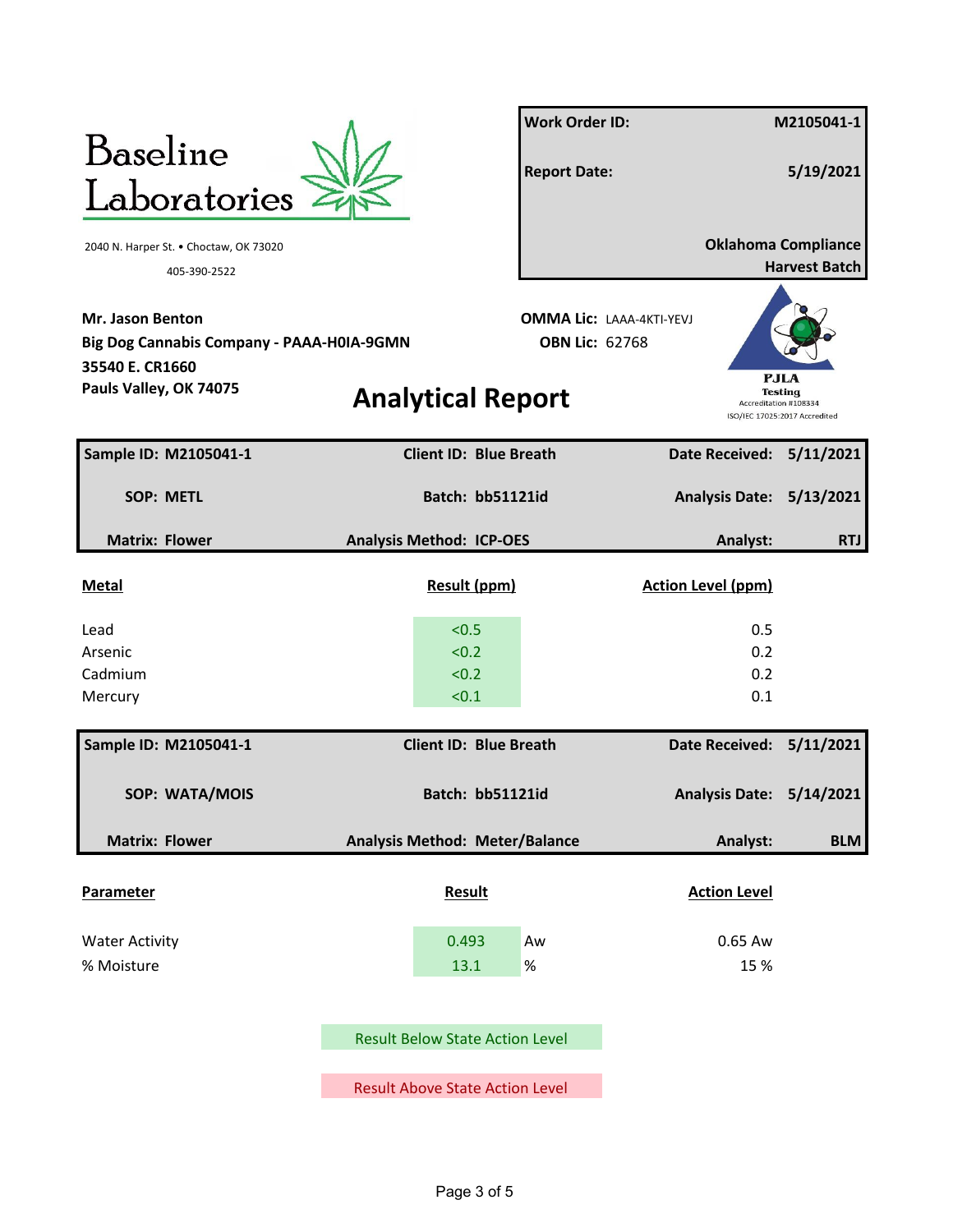

Result Below State Action Level

Result Above State Action Level